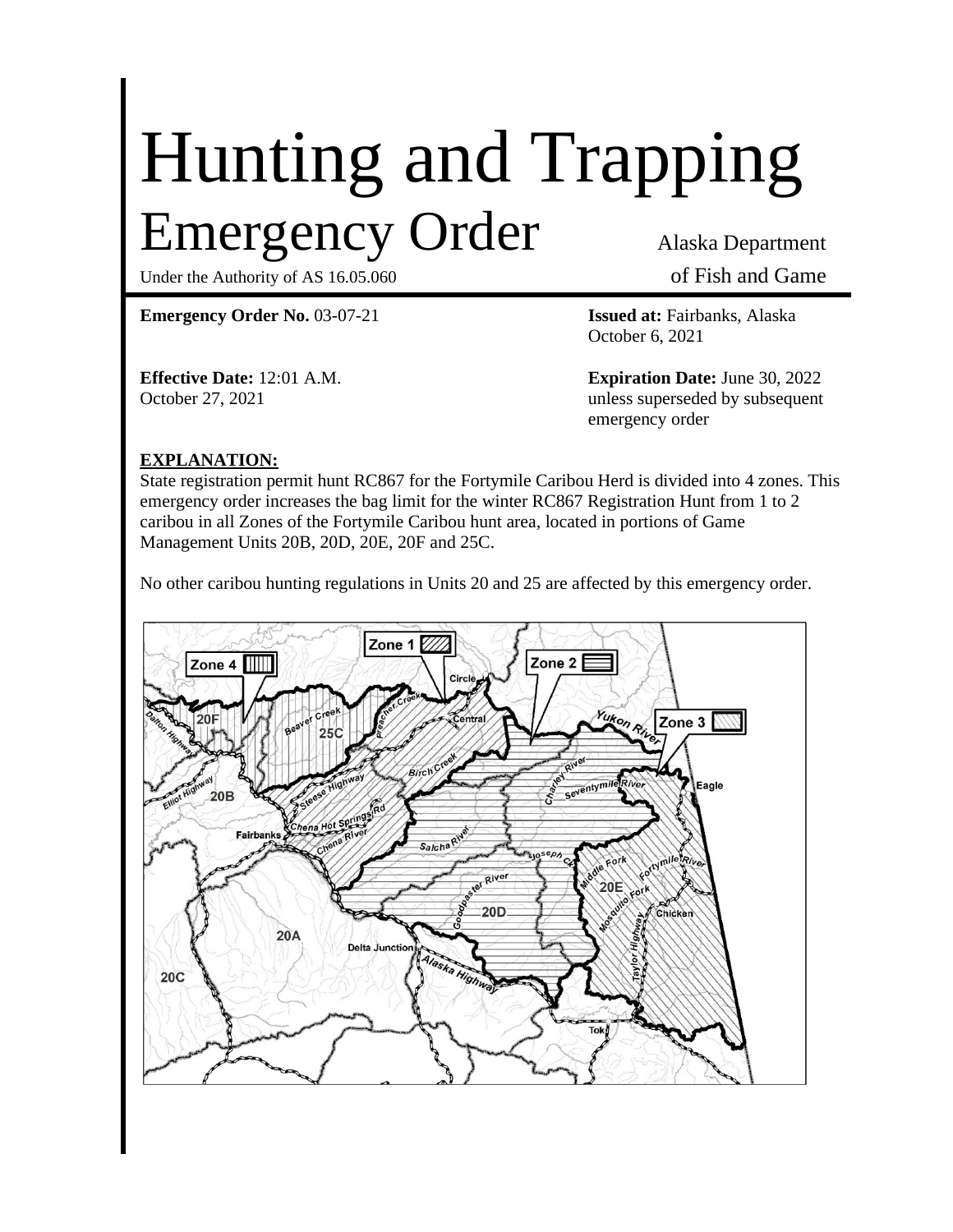#### **REGULATION:**

Therefore, the following regulations in **5AAC 85.025(a)(15) and (20), HUNTING SEASONS AND BAG LIMITS FOR CARIBOU**, are superseded by this emergency order, and the following provisions are effective for hunting caribou:

| <b>Nonresident</b> |
|--------------------|
| <b>Open Season</b> |
|                    |

(15)

…

Units 20(B) and 20(F), those portions south of the Yukon River, and north and east of a line formed by the Richardson Highway from the Unit 20(D) boundary to its intersection with the Steese Highway, north along the Steese Highway to its intersection with the Elliot Highway, then northwest along the Elliot Highway to its intersection with the Dalton Highway, then north along the Dalton Highway to the Yukon River, except the Middle (East) Fork of the Chena River drainage upstream from and including the Teuchet Creek drainage and except the Salcha River drainage.

RESIDENT HUNTERS:

| 1 caribou, per lifetime of a hunter, by<br>youth hunt drawing permit only; or                                | Aug. 1-Aug. 21                       |                                      |
|--------------------------------------------------------------------------------------------------------------|--------------------------------------|--------------------------------------|
| 1 caribou by registration permit only, or                                                                    | Aug. 10–Aug. 31<br>Sept. 16–Sept. 30 |                                      |
| 2 caribou by registration permit only;                                                                       | Oct. 27-Mar. 31                      |                                      |
| <b>NONRESIDENT HUNTERS:</b><br>1 caribou, per lifetime of a hunter, by<br>youth hunt drawing permit only; or |                                      | Aug. 1-Aug. 21                       |
| 1 bull by registration permit only                                                                           |                                      | Aug. 10–Aug. 31<br>Sept. 16–Sept. 30 |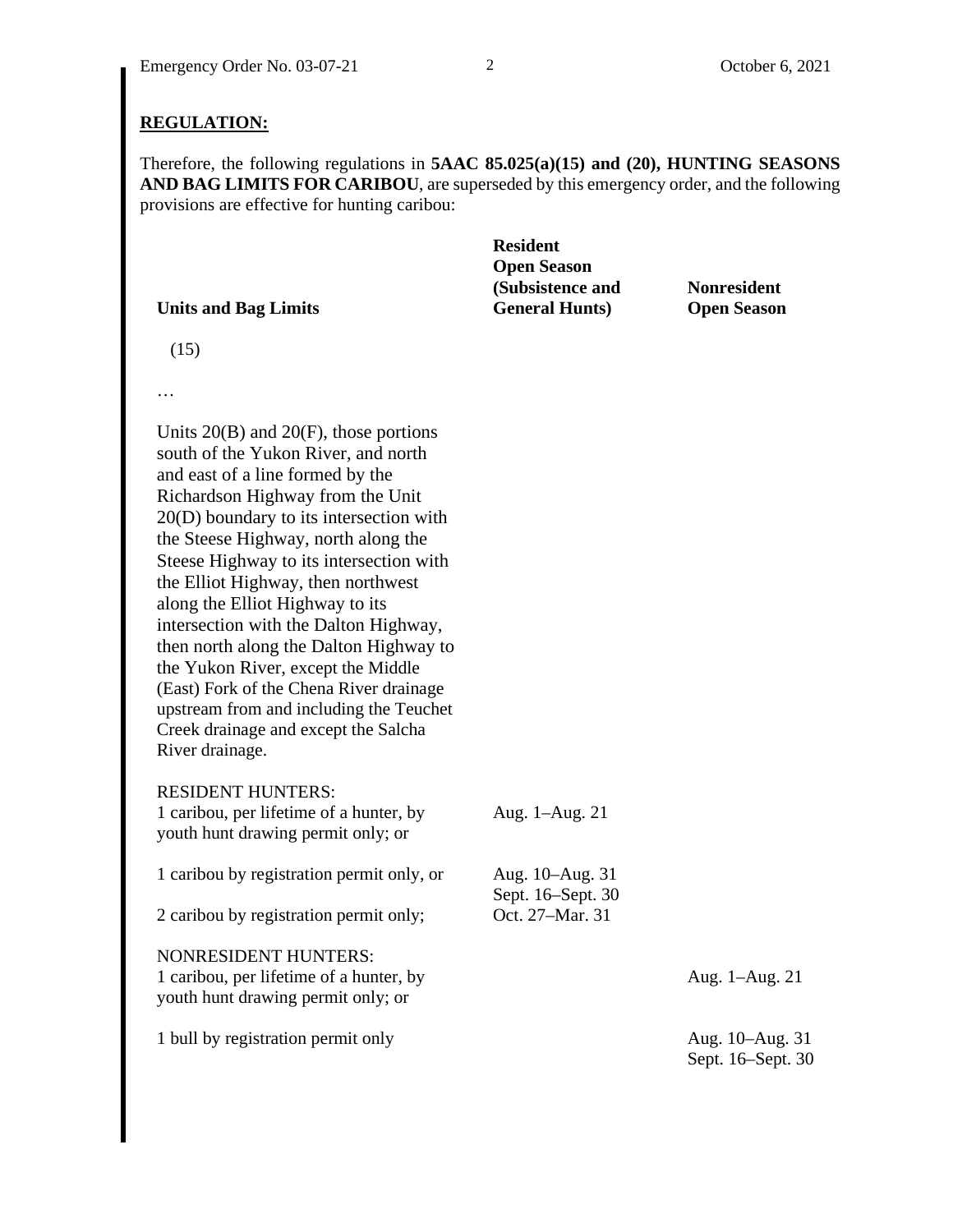| <b>Units and Bag Limits</b><br>Unit 20(B), that portion including the<br>Middle (East) Fork of the Chena River<br>drainage upstream from and including<br>the Teuchet Creek drainage and the | <b>Resident</b><br><b>Open Season</b><br>(Subsistence and<br><b>General Hunts)</b> | <b>Nonresident</b><br><b>Open Season</b> |
|----------------------------------------------------------------------------------------------------------------------------------------------------------------------------------------------|------------------------------------------------------------------------------------|------------------------------------------|
| Salcha River drainage.<br><b>RESIDENT HUNTERS:</b><br>1 caribou, per lifetime of a hunter, by<br>youth hunt drawing permit only; or                                                          | Aug. 1–Aug. 21                                                                     |                                          |
| 1 caribou by registration permit only, or<br>2 caribou by registration permit only;                                                                                                          | Aug. 10–Sept. 30<br>Oct. 27-Mar. 31                                                |                                          |
| <b>NONRESIDENT HUNTERS:</b><br>1 caribou, per lifetime of a hunter, by<br>youth hunt drawing permit only; or                                                                                 |                                                                                    | Aug. 1-Aug. 21                           |
| 1 bull by registration permit only                                                                                                                                                           |                                                                                    | Aug. 10–Sept. 30                         |
|                                                                                                                                                                                              |                                                                                    |                                          |
| Unit 20D that portion north of the south<br>bank of the Tanana River                                                                                                                         |                                                                                    |                                          |
| <b>RESIDENT HUNTERS:</b><br>1 caribou, per lifetime of a hunter, by<br>youth hunt drawing permit only; or                                                                                    | Aug. 1–Aug. 21                                                                     |                                          |
| 1 caribou by registration permit only, or<br>2 caribou by registration permit only;                                                                                                          | Aug. 10–Sept. 30<br>Oct. 27-Mar. 31                                                |                                          |
| <b>NONRESIDENT HUNTERS:</b><br>1 caribou, per lifetime of a hunter, by<br>youth hunt drawing permit only; or                                                                                 |                                                                                    | Aug. 1-Aug. 21                           |
| 1 bull by registration permit only                                                                                                                                                           |                                                                                    | Aug. 10-Sept. 30                         |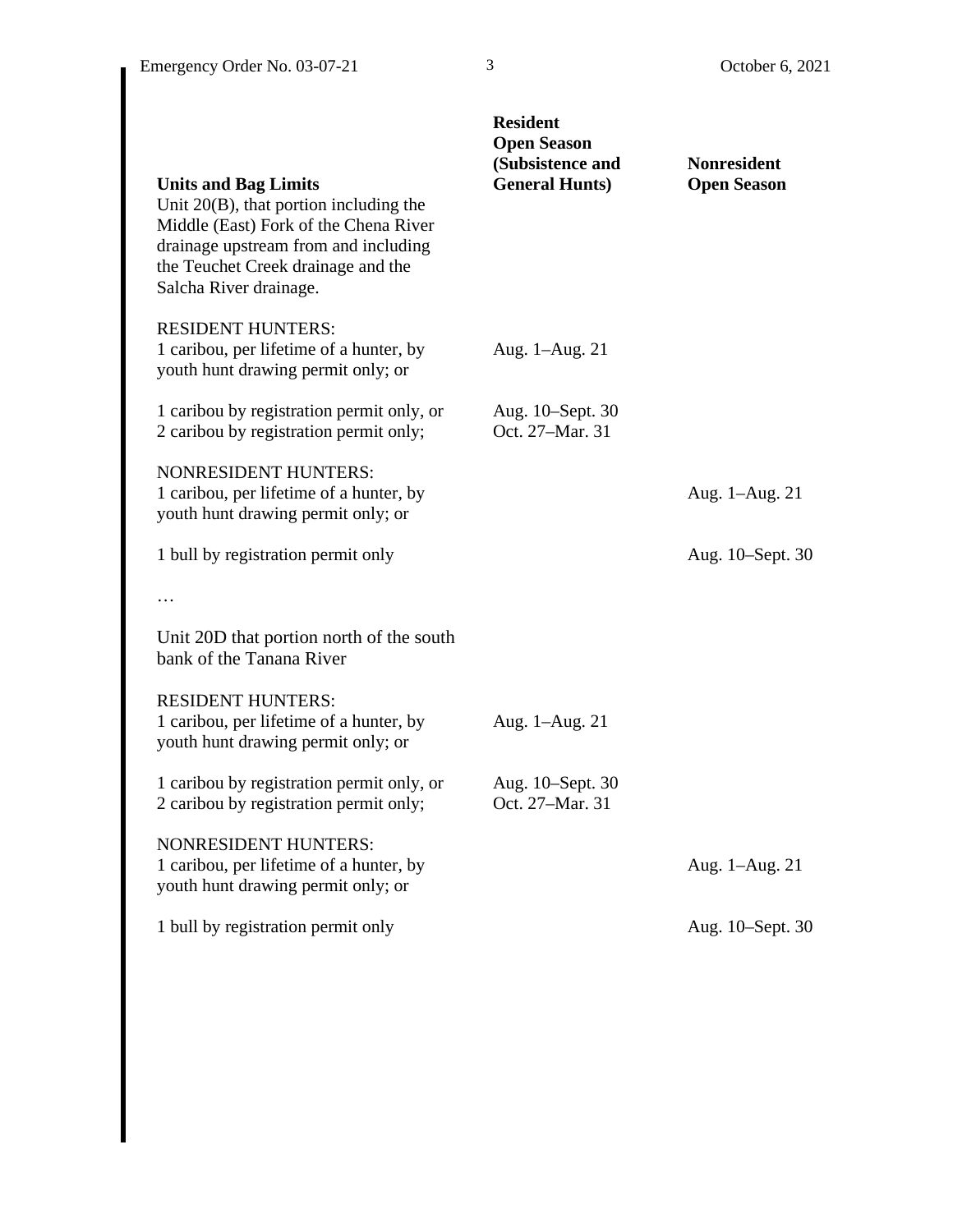|                                                                                                                                                                                                                                                                                                                                                                                                                                                                                                                                                                                                                                                                | <b>Resident</b><br><b>Open Season</b><br>(Subsistence and | <b>Nonresident</b> |
|----------------------------------------------------------------------------------------------------------------------------------------------------------------------------------------------------------------------------------------------------------------------------------------------------------------------------------------------------------------------------------------------------------------------------------------------------------------------------------------------------------------------------------------------------------------------------------------------------------------------------------------------------------------|-----------------------------------------------------------|--------------------|
| <b>Units and Bag Limits</b><br>Unit $20(E)$ , that portion within the<br>Charley River drainage, the Seventymile<br>River drainage upstream from and<br>including the Granite Creek drainage, the<br>North Fork Fortymile River drainage<br>upstream from, but not including the<br>Champion Creek drainage, the Middle<br>Fork Fortymile River drainage upstream<br>from and including the Joseph Creek<br>drainage, the Mosquito Fork of the<br>Fortymile River drainage upstream from<br>and including the Wolf Creek drainage,<br>and the drainages flowing into the Yukon<br>River downstream from the confluence<br>of the Seventymile and Yukon Rivers. | <b>General Hunts</b> )                                    | <b>Open Season</b> |
| <b>RESIDENT HUNTERS:</b><br>1 caribou, per lifetime of a hunter, by<br>youth hunt drawing permit only; or                                                                                                                                                                                                                                                                                                                                                                                                                                                                                                                                                      | Aug. 1-Aug. 21                                            |                    |
| 1 caribou by registration permit only, or<br>2 caribou by registration permit only;                                                                                                                                                                                                                                                                                                                                                                                                                                                                                                                                                                            | Aug. 10–Sept. 30<br>Oct. 27-Mar. 31                       |                    |
| <b>NONRESIDENT HUNTERS:</b><br>1 caribou, per lifetime of a hunter, by<br>youth hunt drawing permit only; or                                                                                                                                                                                                                                                                                                                                                                                                                                                                                                                                                   |                                                           | Aug. 1–Aug. 21     |
| 1 bull by registration permit only                                                                                                                                                                                                                                                                                                                                                                                                                                                                                                                                                                                                                             |                                                           | Aug. 10–Sept. 30   |
| Remainder of Unit 20(E)                                                                                                                                                                                                                                                                                                                                                                                                                                                                                                                                                                                                                                        |                                                           |                    |
| <b>RESIDENT HUNTERS:</b><br>1 caribou, per lifetime of a hunter, by<br>youth hunt drawing permit only; or                                                                                                                                                                                                                                                                                                                                                                                                                                                                                                                                                      | Aug. 1-Aug. 21                                            |                    |
| 1 caribou by registration permit only, or<br>2 caribou by registration permit only;                                                                                                                                                                                                                                                                                                                                                                                                                                                                                                                                                                            | Aug. 10–Sept. 30<br>Oct. 27-Mar. 31                       |                    |
| <b>NONRESIDENT HUNTERS:</b><br>1 caribou, per lifetime of a hunter, by<br>youth hunt drawing permit only; or                                                                                                                                                                                                                                                                                                                                                                                                                                                                                                                                                   |                                                           | Aug. 1-Aug. 21     |
| 1 bull by registration permit only                                                                                                                                                                                                                                                                                                                                                                                                                                                                                                                                                                                                                             |                                                           | Aug. 10–Sept. 30   |

…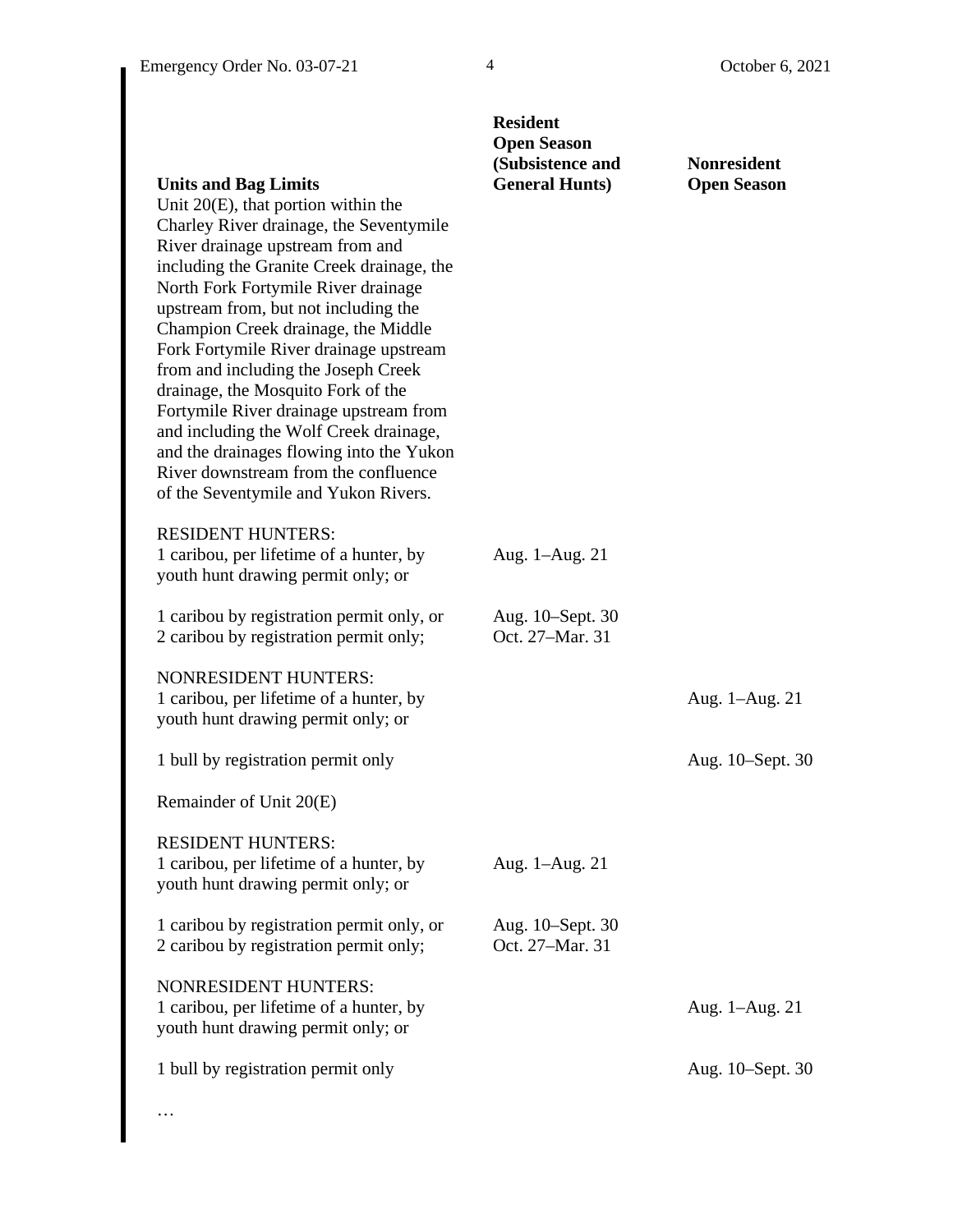| <b>Units and Bag Limits</b>                                                                                                                                                          | <b>Resident</b><br><b>Open Season</b><br>(Subsistence and<br><b>General Hunts)</b> | <b>Nonresident</b><br><b>Open Season</b> |
|--------------------------------------------------------------------------------------------------------------------------------------------------------------------------------------|------------------------------------------------------------------------------------|------------------------------------------|
| (20)                                                                                                                                                                                 |                                                                                    |                                          |
| .                                                                                                                                                                                    |                                                                                    |                                          |
| Unit $25(C)$ , excluding that portion within<br>the drainage of the south fork of Birch<br>Creek and excluding that portion within<br>the Yukon-Charley Rivers National<br>Preserve. |                                                                                    |                                          |
| <b>RESIDENT HUNTERS:</b><br>1 caribou, per lifetime of a hunter, by<br>youth hunt drawing permit only; or                                                                            | Aug. 1–Aug. 21                                                                     |                                          |
| 1 caribou by registration permit only, or<br>2 caribou by registration permit only;                                                                                                  | Aug. 10-Aug. 31<br>Sept. 16–Sept. 30<br>Oct. 27-Mar. 31                            |                                          |
| <b>NONRESIDENT HUNTERS:</b><br>1 caribou, per lifetime of a hunter, by<br>youth hunt drawing permit only; or                                                                         |                                                                                    | Aug. 1-Aug. 21                           |
| 1 bull by registration permit only                                                                                                                                                   |                                                                                    | Aug. 10–Aug. 31                          |
| Unit $25(C)$ , Remainder                                                                                                                                                             |                                                                                    |                                          |
| <b>RESIDENT HUNTERS:</b><br>1 caribou, per lifetime of a hunter, by<br>youth hunt drawing permit only; or                                                                            | Aug. 1-Aug. 21                                                                     |                                          |
| 1 caribou by registration permit only, or<br>2 caribou by registration permit only;                                                                                                  | Aug. 10–Sept. 30<br>Oct. 27-Mar. 31                                                |                                          |
| <b>NONRESIDENT HUNTERS:</b><br>1 caribou, per lifetime of a hunter, by<br>youth hunt drawing permit only; or                                                                         |                                                                                    | Aug. 1-Aug. 21                           |
| 1 bull by registration permit only                                                                                                                                                   |                                                                                    | Aug. 10–Sept. 30                         |
|                                                                                                                                                                                      |                                                                                    |                                          |

All other caribou hunting regulations in Units 20 and 25 are not affected by this emergency order.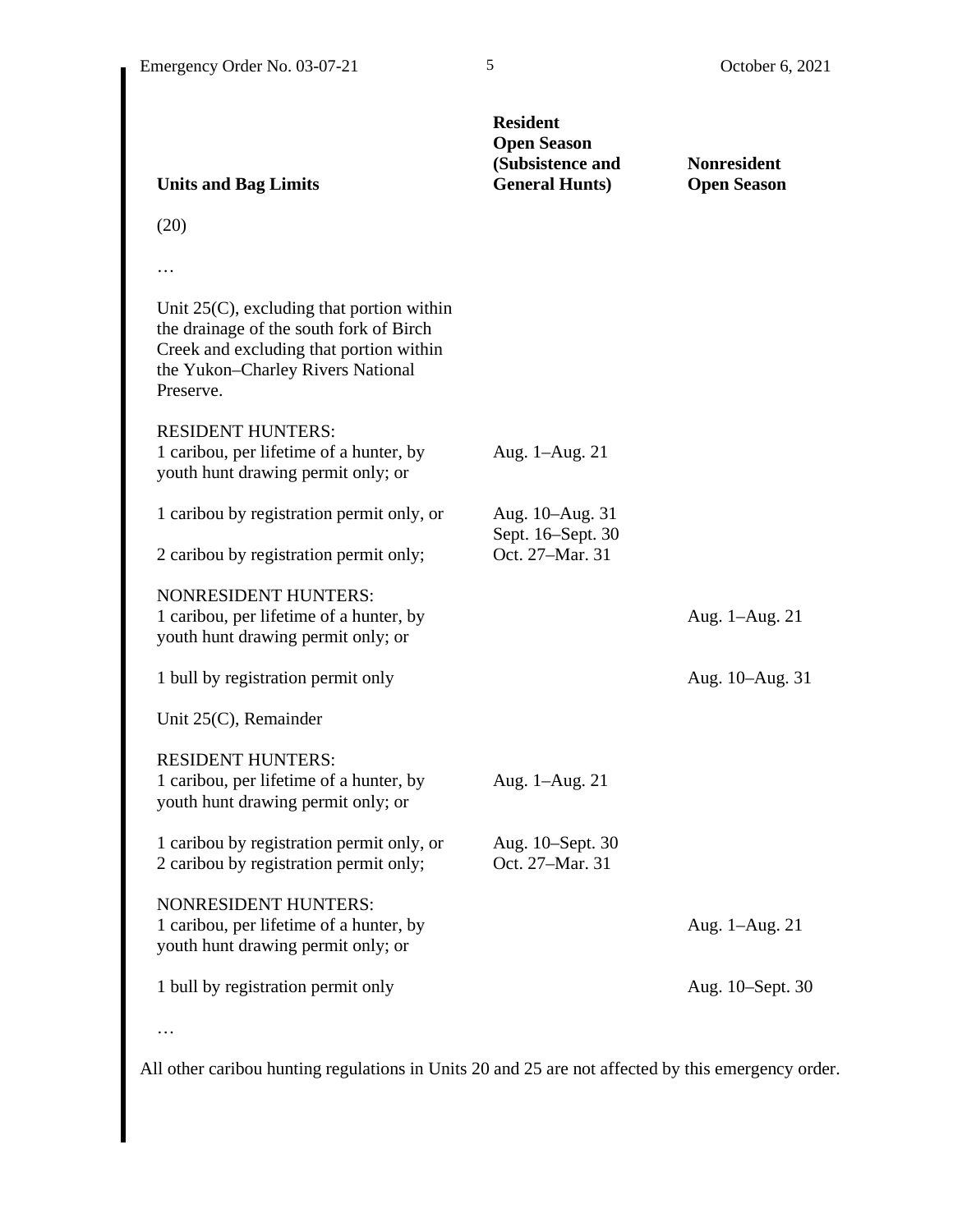# **JUSTIFICATION:**

The Fortymile Caribou Herd Harvest Plan guides harvest of the herd. The annual harvest quota is allocated seasonally: 75% to the fall hunt and 25% to the winter hunt. The winter harvest quota is further subdivided into zones within the RC867 registration hunt area, each with its own quota. The winter 2021 combined quota for Zones 1 through 4 is 2,500 caribou. To provide additional harvest opportunity and to help reach harvest objectives by the end of the season, the bag limit will be increased to 2 caribou for the winter hunt in all zones. Fortymile caribou are currently accessible in Zones 1, 2 and 4, and we expect adequate opportunity for hunters to harvest caribou in the RC867 hunt area.

> Doug Vincent-Lang Commissioner

By delegation to:

Jeffrey A. Gross Area Biologist

## **DISTRIBUTION:**

The distribution of this Emergency Order is to the following list. Copies are available from the Department of Fish and Game office in Fairbanks.

- 1. Governor
- 2. Lt. Governor
- 3. Assistant Attorney General
- 4. Commissioner, ADF&G
- 5. Division of Wildlife Conservation
	- a. Director
	- b. Deputy Director
	- c. Regional Supervisors
	- d. Regulations Coordination Team
	- e. Area Offices, Statewide
	- f. Information Management
	- g. Wildlife Information Centers
- 6. State/Federal Regulations Coordinator
	- a. Anchorage
	- b. Anchorage (Federal)
- 7. Division of Subsistence
	- a. Fairbanks
	- b. HQ
- 8. Legislative Liaison
- 9. Division of Boards
	- a. Executive Director, Juneau
- b. Boards Coordinator, Fairbanks
- c. Board of Game Members
- d. Advisory Committees
	- i. Anchorage
	- ii. Central
	- iii. Eagle
	- iv. Delta Junction
	- v. Fairbanks
	- vi. Healy
	- vii. Mat-Su
	- viii. Minto-Nenana
	- ix. Tok Cutoff-Nabesna Rd
		- x. Upper Tanana-Fortymile
	- xi. Yukon Flats
- 10. ADF&G Public Communication Section
- 11. ADF&G Web Master
- 12. Alaska Wildlife Troopers (AWT)
	- a. Director
	- b. Board of Game liaison